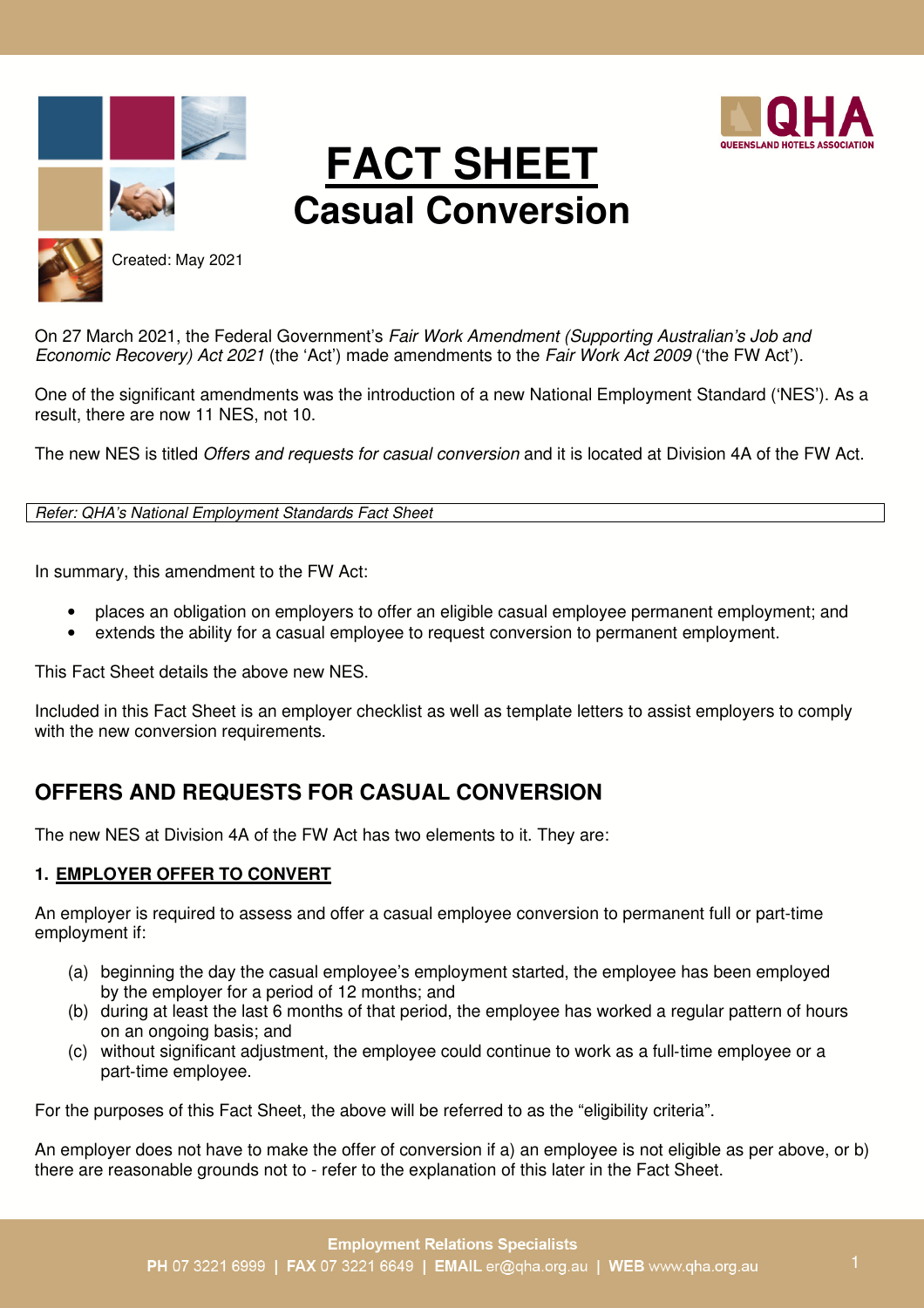# **SMALL BUSINESS EMPLOYERS EXEMPTION**

The requirement for an employer to assess and offer casual conversion does not apply to small business employers.

A small business employer is an employer with less than 15 employees as defined in Section 23 of the FW Act and means:

## **23 Meaning of small business employer**

- *(1) A national system employer is a* **small business employer** *at a particular time if the employer employs fewer than 15 employees at that time.*
- *(2) For the purpose of calculating the number of employees employed by the employer at a particular time:* 
	- *(a) subject to paragraph (b), all employees employed by the employer at that time are to be counted; and*
	- *(b) a casual employee is not to be counted unless, the employee is a regular casual employee of the employer he or she has been employed by the employer on a regular and systematic basis.*
- *(3) For the purpose of calculating the number of employees employed by the employer at a particular time, associated entities are taken to be one entity.*
- *(4) To avoid doubt, in determining whether a national system employer is a* **small business employer** *at a particular time in relation to the dismissal of an employee, or termination of an employee's employment, the employees that are to be counted include (subject to paragraph (2)(b)):* 
	- *(a) the employee who is being dismissed or whose employment is being terminated; and*
	- *(b) any other employee of the employer who is also being dismissed or whose employment is also being terminated.*

Please note that for the purposes of assessing employee numbers, it is taken as a headcount of all employees, regardless of hours worked.

# **TRANSITIONAL PERIOD FOR NON-SMALL BUSINESS EMPLOYERS: EXISTING CASUALS**

Where the offer to convert applies to an employer, a transitional period applies in relation to casual employees who were employed as at 27 March 2021.

What this means is that employers have until 27 September 2021 to:

- 1. identify if any of those existing casual employees have reached 12 months of service; and
- 2. if they have, assess whether they, as the employer, are required to make an offer to convert to those existing casual employees, having regard to eligibility criteria.

Within 21 days of making the assessment referred to in dot point 2 above, the employer must:

- a) make a written offer to convert the casual employee's employment to permanent employment; or
- b) write to the employee explaining why the employer will not be making an offer to convert. This written notice must be provided to the employee no later than 27 September 2021.

The above does not apply to employees that commenced employment either on or after 27 March 2021; employers have until 21 days after the 12-month anniversary of an employee to make an assessment.

*This means that all casual employees employed as at 27 March 2021 must receive one of the following by 27 September 2021:* 

- *a written offer of conversion to permanent employment;*
- *written notification that the employee is not eligible;*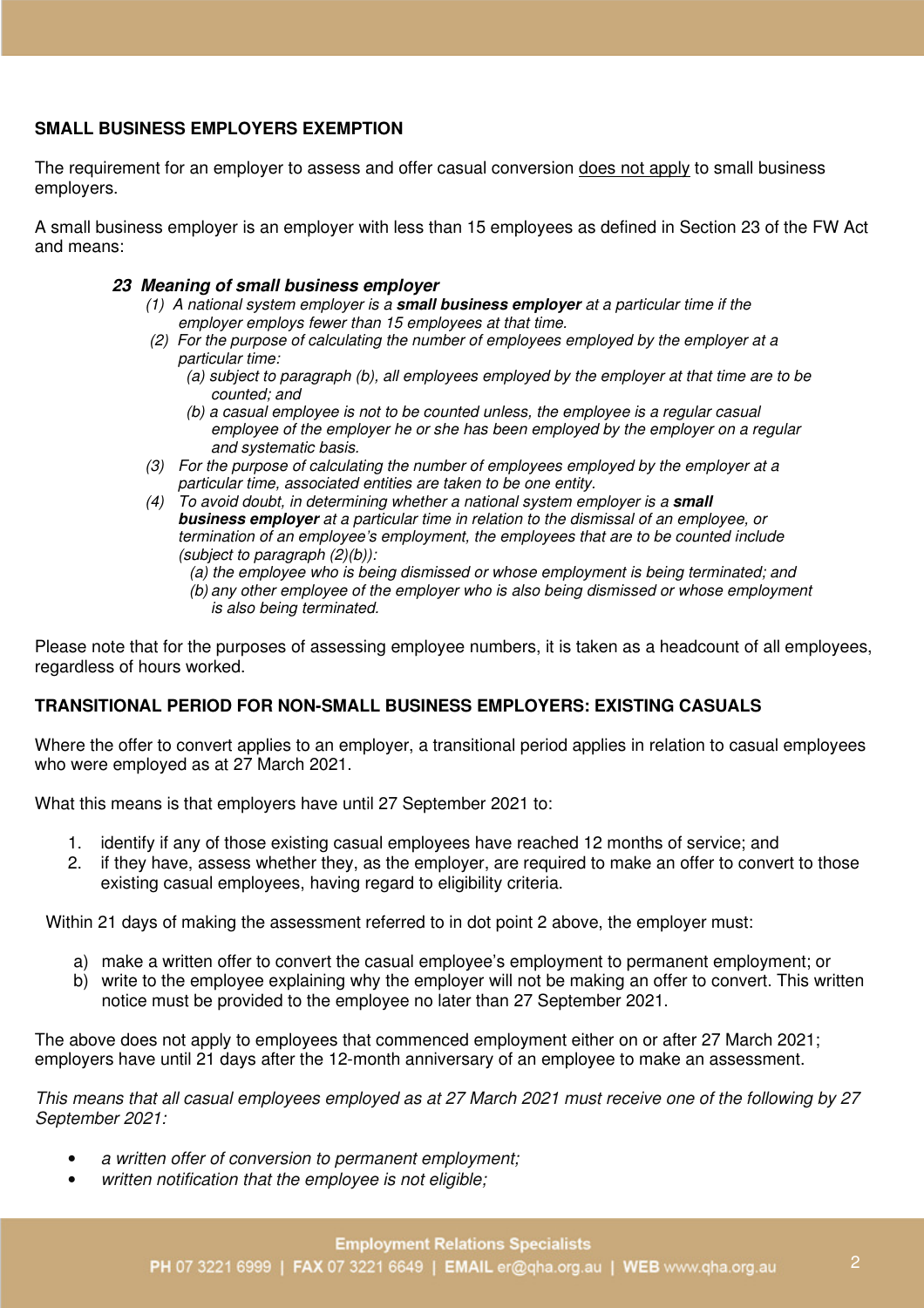- *written notification that the employer will not be offering conversion to permanent employment on reasonable grounds; or*
- *written notification (within 21 days of making the assessment) that the employee is not eligible because of the employees' length of service.*

#### Existing employees without 12 months service

Please note that where an employer advises an employee who was employed as at 27 March 2021 that they are not eligible as at 27 September 2021 because they do not have 12 months of service, the employer will still be required to make assessment when that employee reaches 12 months of service.

# **EMPLOYER'S OBLIGATION TO OFFER CASUAL CONVERSION**

Where a casual employee meets the eligibility criteria, the employer will have an obligation to offer that casual employee conversion from casual employment to permanent employment unless there are reasonable grounds to not do so.

Employers should be clear when making an offer what effect acceptance of that offer will have on the employee's hourly rate of pay. An employee that accepts an offer of conversion is no longer entitled to the casual loading.

Where a casual employee does not meet the eligibility criteria, the employer will have an obligation to advise the employee in writing within 21 days of the employee having attained 12 months of casual service why the employee is not eligible for conversion. The assessment and offer only has to be made after the initial 12 months period, the employer is not required to make an assessment every 12-month period.

The assessment and offer must be made within 21 days of the employee having attained 12 months of casual service except where the transitional period applies to employees employed as at 27 March 2021.

This process MUST be conducted in writing, whether it is offering conversion, advising on eligibility, or not offering conversion on the basis of reasonable grounds. An employer has to inform the employee in writing.

The obligation to offer conversion is a term of the NES and applies regardless of what an industrial instrument, such as a modern award or registered Enterprise Agreement, provides.

## **TYPE OF CONVERSION: FULL-TIME OR PART-TIME?**

Where a casual employee is eligible for an offer to convert, the offer is either to convert to full-time employment or to convert to part-time employment.

In determining which is appropriate, an employer needs to look at the hours of work the casual employee has been working in the last six months of employment.

The offer then needs to reflect:

- full-time employment: if the hours have been the same as full-time hours i.e. 38 ordinary hours per week; or
- part-time employment: if the hours worked have been as per a pattern or regular hours for less than 38 hours per week.

Where an offer of part-time employment is made, it is important to comply with any part-time employment obligations under the relevant industrial instrument, for example, the *Hospitality Industry (General) Award 2020*  ("HIGA").

*Refer: QHA's Part-time employment under the HIGA Fact Sheet*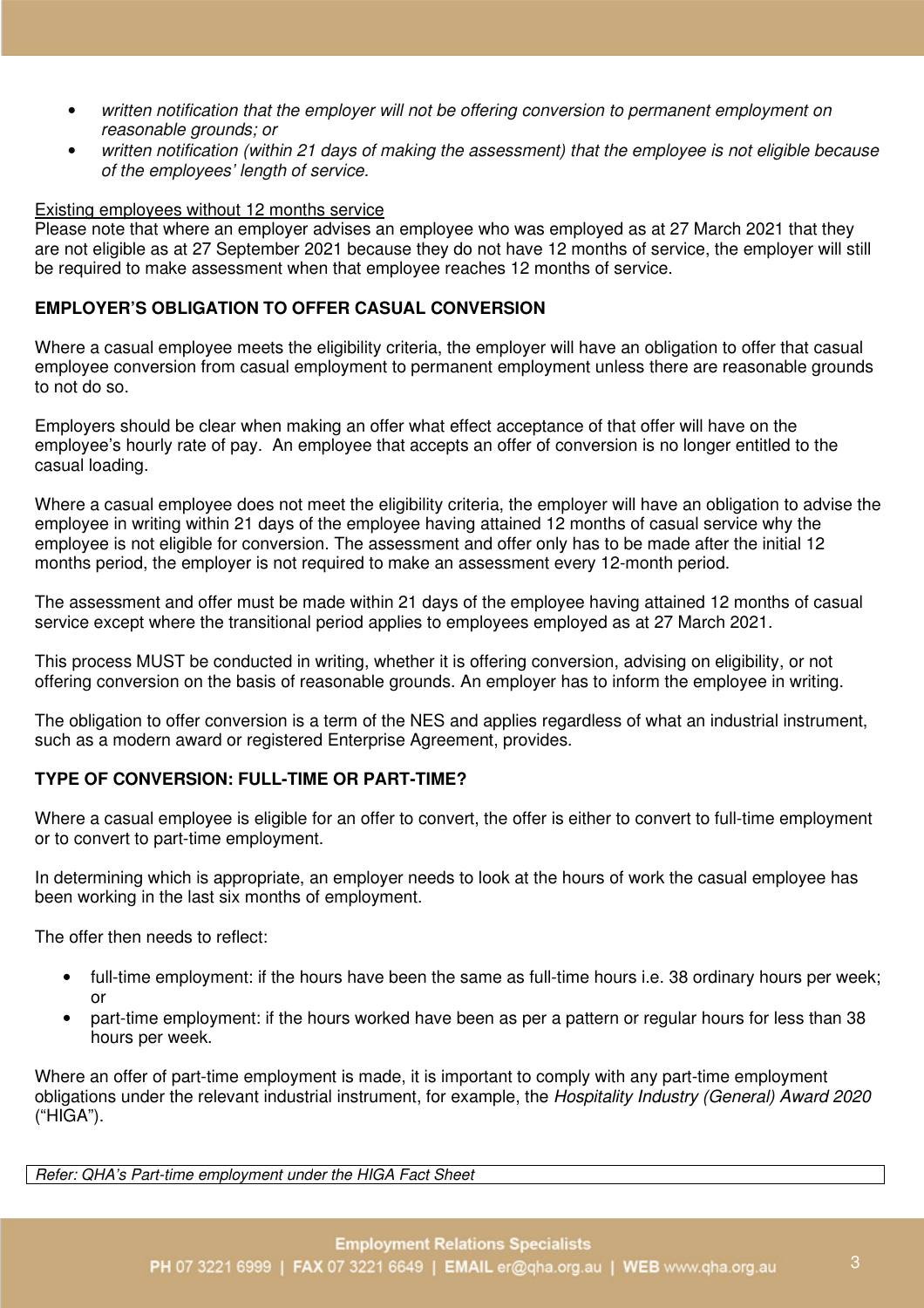# **REASONABLE GROUNDS TO NOT OFFER CASUAL CONVERSION**

An employer does not have to make an offer of casual conversion if there are reasonable grounds, provided that the reasonable grounds are based on facts that are known, or reasonably foreseeable, at the time of deciding not to make the offer.

In accordance with the FW Act, reasonable grounds for an employer include but are not limited to:

- (a) the employee's position will cease to exist in the period of 12 months after the time of deciding not to make the offer;
- (b) the hours of work which the employee is required to perform will be significantly reduced in that period;
- (c) there will be a significant change in either or both of the following in that period:
	- (i) the days on which the employee's hours of work are required to be performed;
	- (ii) the times at which the employee's hours of work are required to be performed;

which cannot be accommodated within the days or times the employee is available to work during that period;

(d) making the offer would not comply with a recruitment or selection process required by or under a law of the Commonwealth or a State or a Territory.

#### Notice to not offer conversion

An employer that is not making an offer of casual conversion to an eligible employee must give written notice within 21 days of the 12 month anniversary of the casual employee's employment.

The notice must state that the employer is not making an offer because there are reasonable grounds not to, and set out the reasons for not making the offer.

#### **WHAT IS A REGULAR PATTERN OF WORK?**

The FW Act does not define what a regular pattern of work is for determining a casual employee's eligibility. An employer therefore will need to have regard to the specific circumstances for that employee.

The Explanatory Memorandum to the *Fair Work Amendment (Supporting Australian's Job and Economic Recovery) Bill 2020,* which later became the 2021 Act, provides some guidance as set out below:

*"27. The term 'regular pattern of hours' is adopted from the FWC's model casual conversion term. Whether an employee meets this requirement will depend on the particular circumstances and involves consideration of the pattern of hours worked during the relevant 6 month period.* 

*"For example, if an employee has worked shifts of 8 hours each on every Monday and Tuesday for the most recent 9 months of their employment, it will be clear they have worked a regular pattern of hours for the requisite 6 months. Depending on the circumstances of any particular case, the employee may still have worked a regular pattern of hours even with some fluctuation or variation in specific times and days worked, including (for example) if the employee took time away from work when ill or on holiday.* 

*"28. Additionally, the assessment of whether the employee worked a 'regular pattern of hours' is qualified by the contextual requirement that the pattern of hours must be able to be continued as a full-time or part-time employee without significant adjustment."* 

(emphasis in blue text added)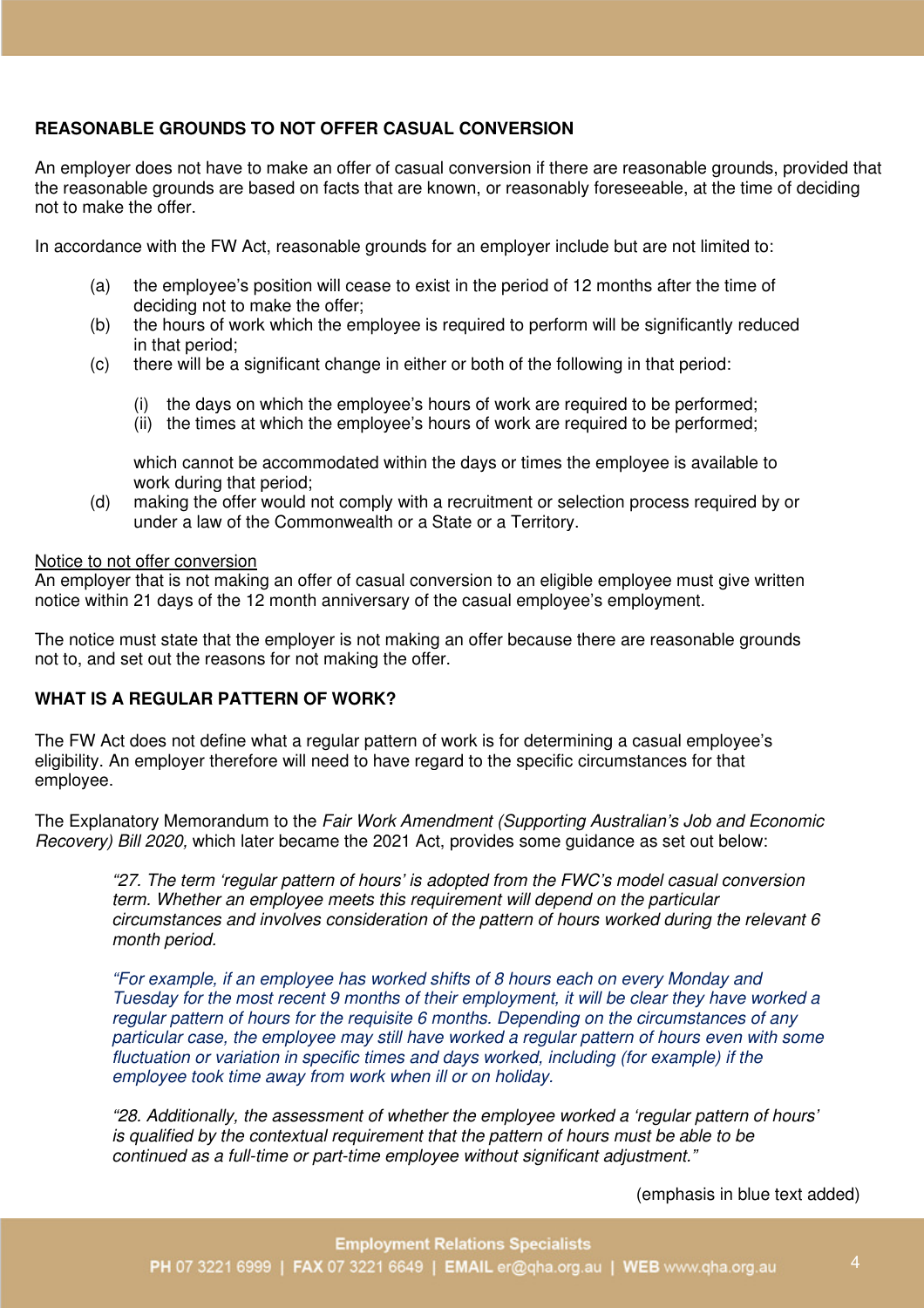Therefore, a regular pattern of hours can include some variation in the hours, times and days in a week. A regular pattern does not have to be the same days, hours, starting and finishing times over the 6 month period.

# **IF AN EMPLOYEE REFUSES THE OFFER**

An employee must give to their employer a written response to an offer of casual conversion within 21 days after the date the offer is given.

This response must state whether the employee accepts or declines the offer.

If an employer does not receive a written response within 21 days after the date the offer is given, the employee is taken to have declined the offer.

# **IF AN EMPLOYEE ACCEPTS THE OFFER**

If the employee accepts the offer, the employer must give written notice to the employee, within 21 days after the day the acceptance is given to the employer. That notice must specify the following:

- (a) whether the employee is converting to full-time employment or part-time employment;
- (b) the employee's hours of work after the conversion takes effect;
- (c) the day the employee's conversion to full-time employment or part-time employment takes effect. This must be the first day of the employee's first full pay period that starts after the day the notice is given - unless the employee and employer agree to another day.

Prior to giving notice with the above details, the employer *must discuss those details* with the employee.

In addition to the notice required, an employer should issue an employee who accepts conversion with a new employment contract that reflects the change of employment type.

#### Notice regarding the 25% casual loading

Where an employee accepts conversion to permanent employment, that employee should no longer receive the 25% casual loading. This should be made clear to the employee in writing so that they understand their hourly rate of pay drops as a result of the casual loading not being paid.

## **2. EMPLOYEE REQUEST TO CONVERT**

The amendments to the FW Act also provide a casual employee a residual right to request casual conversion to permanent employment in the NES.

This section of the FW Act does apply to small business employers; small business employers are not exempt from this amendment to the FW Act.

## **NOTE:**

An employee of an employer that is not a small business cannot request to convert in accordance with the NES until after 27 September 2021.

An employee of a small business employer can make a request in accordance with the NES before 27 September 2021.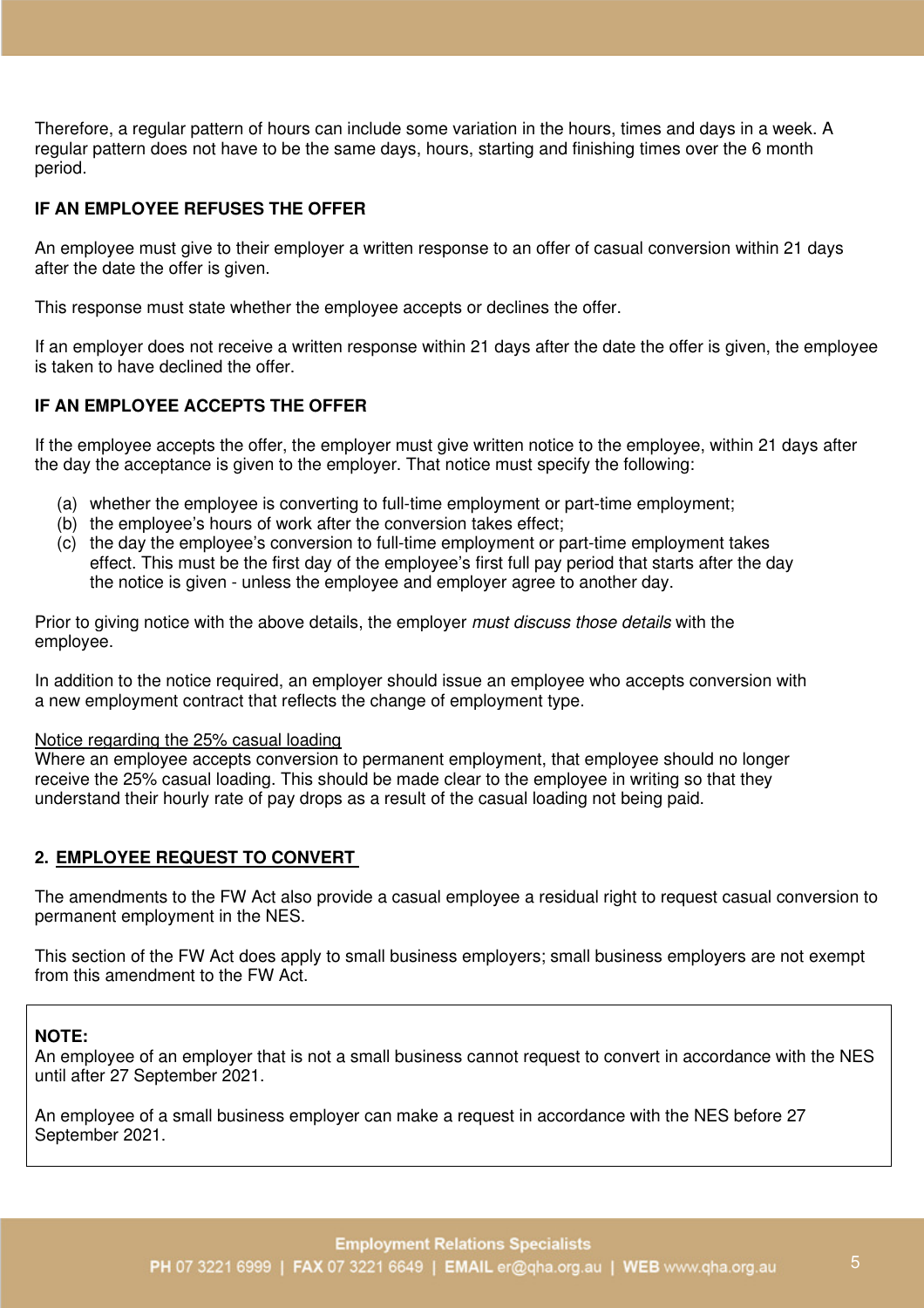# **Right to Request Conversion under the NES**

A casual employee may request conversion to permanent employment if the employee meets the following eligibility criteria:

- (a) beginning the day employment started, the employee has been employed by the employer for a period of 12 months; and
- (b) during at least the last 6 months of that period, the employee has worked a regular pattern of hours on an ongoing basis; and
- (c) without significant adjustment, the employee could continue to work as a full‑time employee or a part-time employee.

## **AND**

- (i) the employee has not refused an offer made to the employee to convert in the previous 6 months;
- (ii) the employer has not, within the previous 6 months, made an offer to convert on reasonable grounds;
- (iii) the employer has not within the previous 6 months responded to the employee refusing a previous request; and
- (iv) the request is not made during the 21 days period after the employee's 12 month anniversary.

NOTE: an employee is not prevented from requesting to convert to full-time or part-time employment in circumstances that are outside the provisions of the NES. In such cases the formal requirements of the NES will not apply.

An employee's request to convert per the NES must:

- (a) be in writing and be given to the employer; and
- (b)
- (b) set out the request for the employee to convert to full-time or part-time employment, whichever is consistent with the employee's regular pattern of hours worked.

The employer must give the employee a written response to the request within 21 days after the request is given to the employer, stating whether the employer grants or refuses the request.

If the employer refuses the request on reasonable grounds, the written response to the employee must include details of the reasons for the refusal.

#### **Refusals of request to convert**

The employer must not refuse a request unless there has been consultation with the employee and there are reasonable grounds to refuse the request. The proviso to this is that the reasonable grounds are based on facts that are known, or reasonably foreseeable, at the time of deciding to refuse the request.

In accordance with the FW Act, reasonable grounds include but are not limited to:

- (a) a significant adjustment to the employee's hours of work would be required in order for the employee to be employed as a full time employee or part time employee;
- (b) the employee's position will cease to exist in the period of 12 months after giving the request;
- (c) the hours of work which the employee is required to perform will be significantly reduced in the period of 12 months after the request;
- (d) there will be a significant change in either or both of the following in the period of 12 months after giving the request:
	- (i) the days on which the employee's hours of work are required to be performed;
	- (ii) the times at which the employee's hours of work are required to be performed;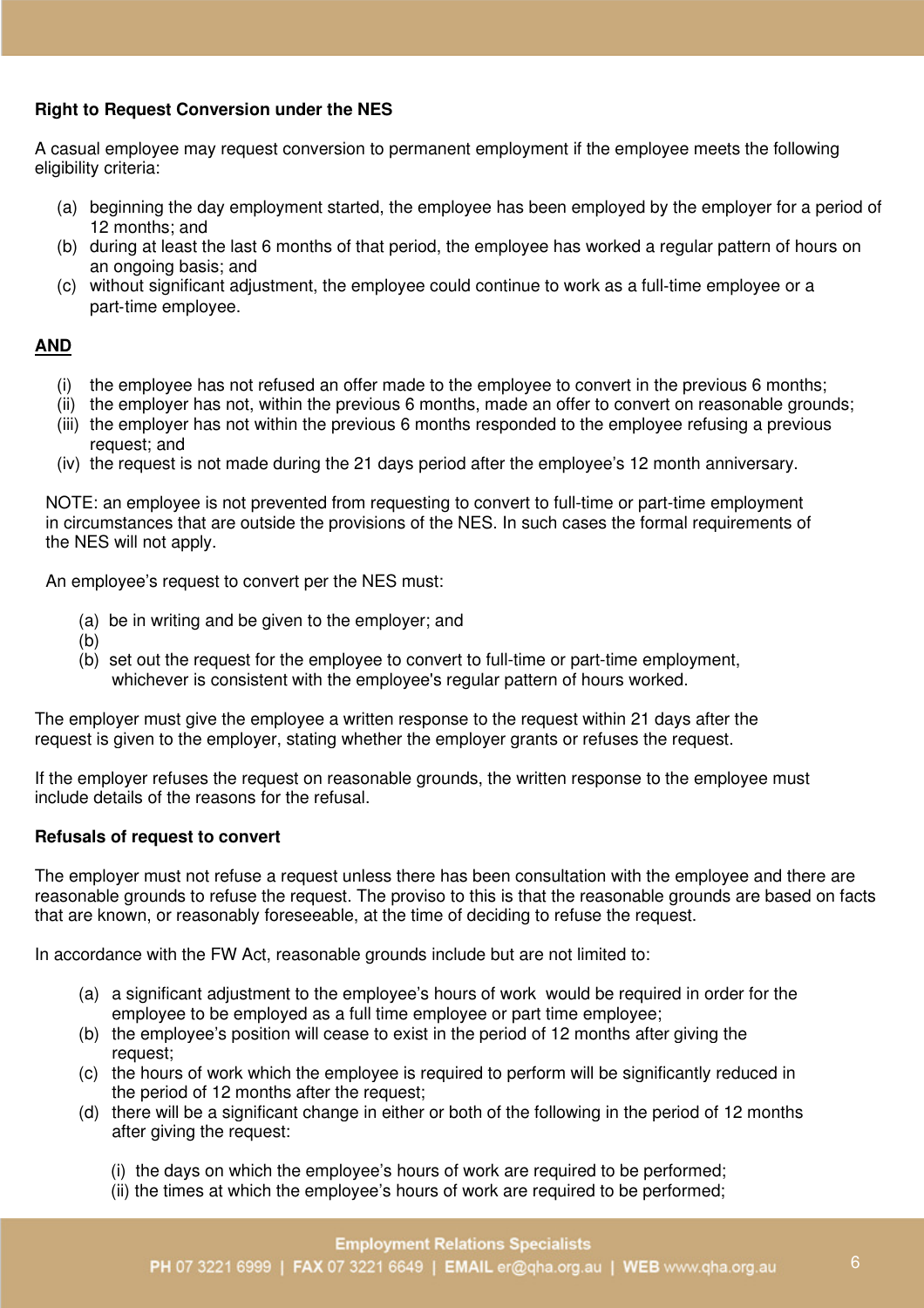which cannot be accommodated within the days or times the employee is available to work during that period;

(e) granting the request would not comply with a recruitment or selection process required by or under a law of the Commonwealth or a State or a Territory.

## **Granting a request**

If an employer grants an employee's request to convert, the employer must, within 21 days after the day the request is given to the employer, give written notice to the employee of the following:

- (a) whether the employee is converting to full-time employment or part-time employment:
- (b) the employee's hours of work after the conversion takes effect;
- (c) the day the employee's conversion to full-time employment or part-time employment takes effect. This must be the first day of the employee's first full pay period that starts after the day the notice is given - unless the employee and employer agree to another day.

Prior to giving notice with the above details, the employer must discuss those details with the employee.

In addition to the notice required, employers should issue an employee that converts to permanent employment with a new employment contract that reflects the change of employment type.

#### Notice regarding the 25% casual loading

Where an employer accepts conversion to permanent employment, that employee should no longer receive the 25% casual loading. This should be made clear to the employee in writing so that they understand their hourly rate of pay drops as a result of the casual loading not being paid.

# **OTHER CONSIDERATIONS FOR CASUAL CONVERSION**

## **INTERACTION WITH THE AWARDS**

Many awards, including the HIGA already contain a casual conversion clause. The relevant HIGA clause provides an eligible casual employee's right to request conversion in clause 11.7.

For a small business employer, this clause will continue to apply concurrently with the new request provisions in the NES.

For a non-small business employer, clause 11.7 of the HIGA will continue to apply before 27 September 2021. After that date, the HIGA clause will apply concurrently with the new employee request to convert provisions in the NES. It will be important for small business employers to be clear as to which request to convert provision an employee makes a request under. This is because there are some differences between the request to convert provisions in the HIGA and the NES.

Employers should refer to both terms and ensure formal compliance with both provisions in relation to any request to convert made by an employee.

## **DISPUTES**

If an employee disputes a matter concerning casual conversion, such as:

- a refusal to grant a conversion request;
- eligibility for casual conversion:
- an employer's reasonable grounds for not offering conversion or refusing a request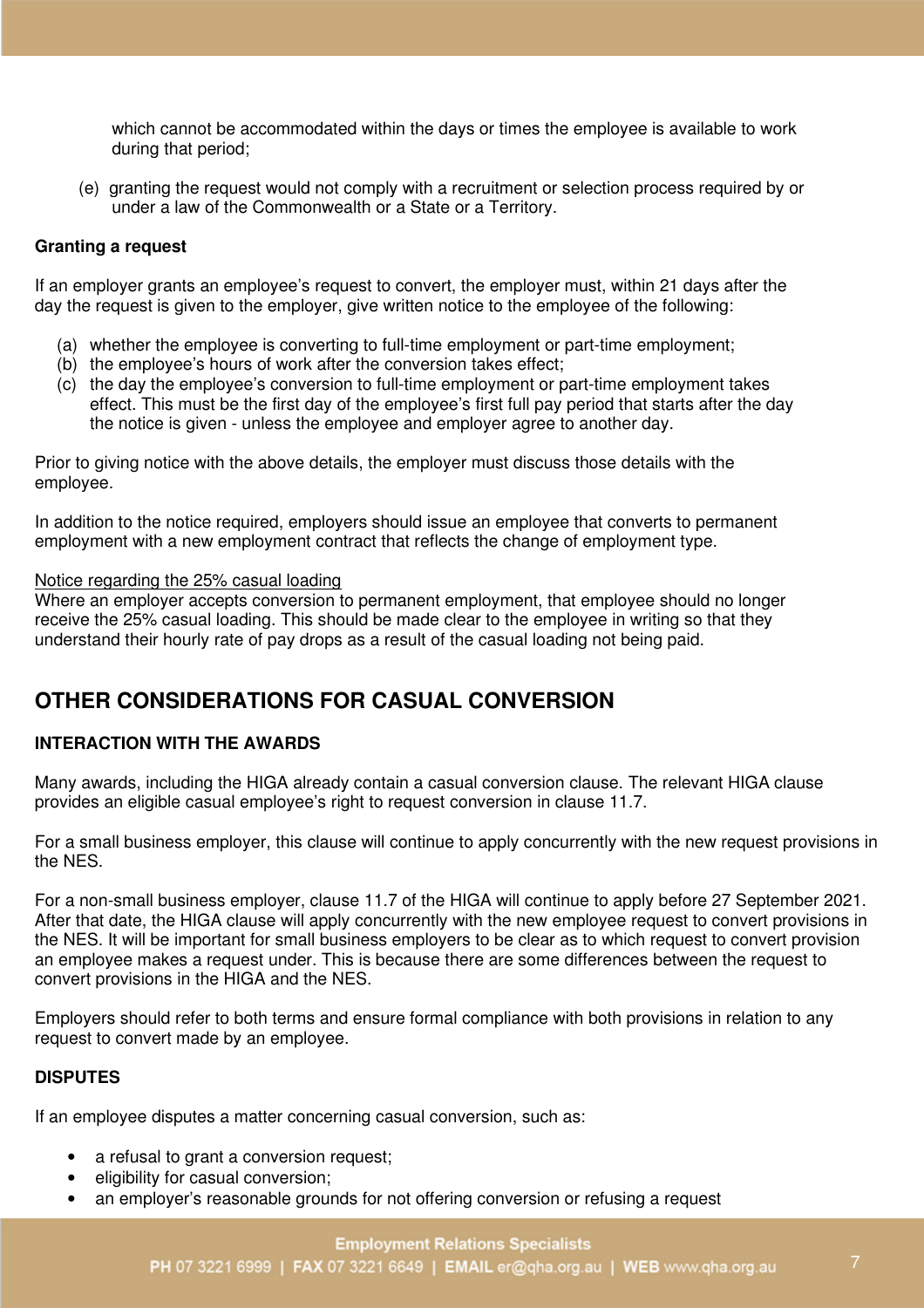an employee can raise a dispute.

#### HIGA DISPUTE MECHANISM

The relevant HIGA clause for dispute resolution is clause 40 and an employee must utilise that dispute resolution process if the HIGA applies.

If an employee is covered by another instrument (Award or Registered Agreement) then the dispute clause in that instrument must be followed.

If an employment contract or other written agreement provides for a dispute process, that process must be followed if there is no dispute provision in an instrument.

If an employee is award free and/or the instrument or contract does not contain a dispute clause and there is no other written agreement, then an employee is to attempt to resolve the dispute at the workplace level. Failing that, either the employer or employee can refer the dispute to the Fair Work Commission.

#### FEDERAL CIRCUIT COURT DISPUTE MECHANISM

The FW Act, as a result of the recent amendments, provides that a dispute regarding casual conversion can also be dealt with in the Federal Circuit Court.

#### **CASUAL EMPLOYMENT INFORMATION STATEMENT**

As a result of the FW Act amendment, the Fair Work Ombudsman has developed, and published a *Casual Employment Information Statement* (the 'CEIS').

Employers must now provide casual employees with the CEIS in accordance with the below:

- Casual employees employed after 27 March 2021 employers must provide the CEIS to all new casual employees as soon as practicable after employment commences.
- Casual employees employed as at 26 March 2021
	- Small business employers: employers must provide casual staff employed as at 26 March 2021 with a copy of the CEIS as soon as practicable.
	- Non small business employers: employers must provide casual staff employed as at 26 March 2021 with a copy of the CEIS as soon as possible after 27 September 2021, however, an employer can elect to provide the CEIS before this date.

#### CEIS AND THE *FAIR WORK INFORMATION STATEMENT*

The existing requirement for employers to provide all employees with a copy of the *Fair Work Information Statement* is still applicable.

This means that casual employees will receive both statements from their employer.

A copy of the new Statement for casual employees can be downloaded from HERE.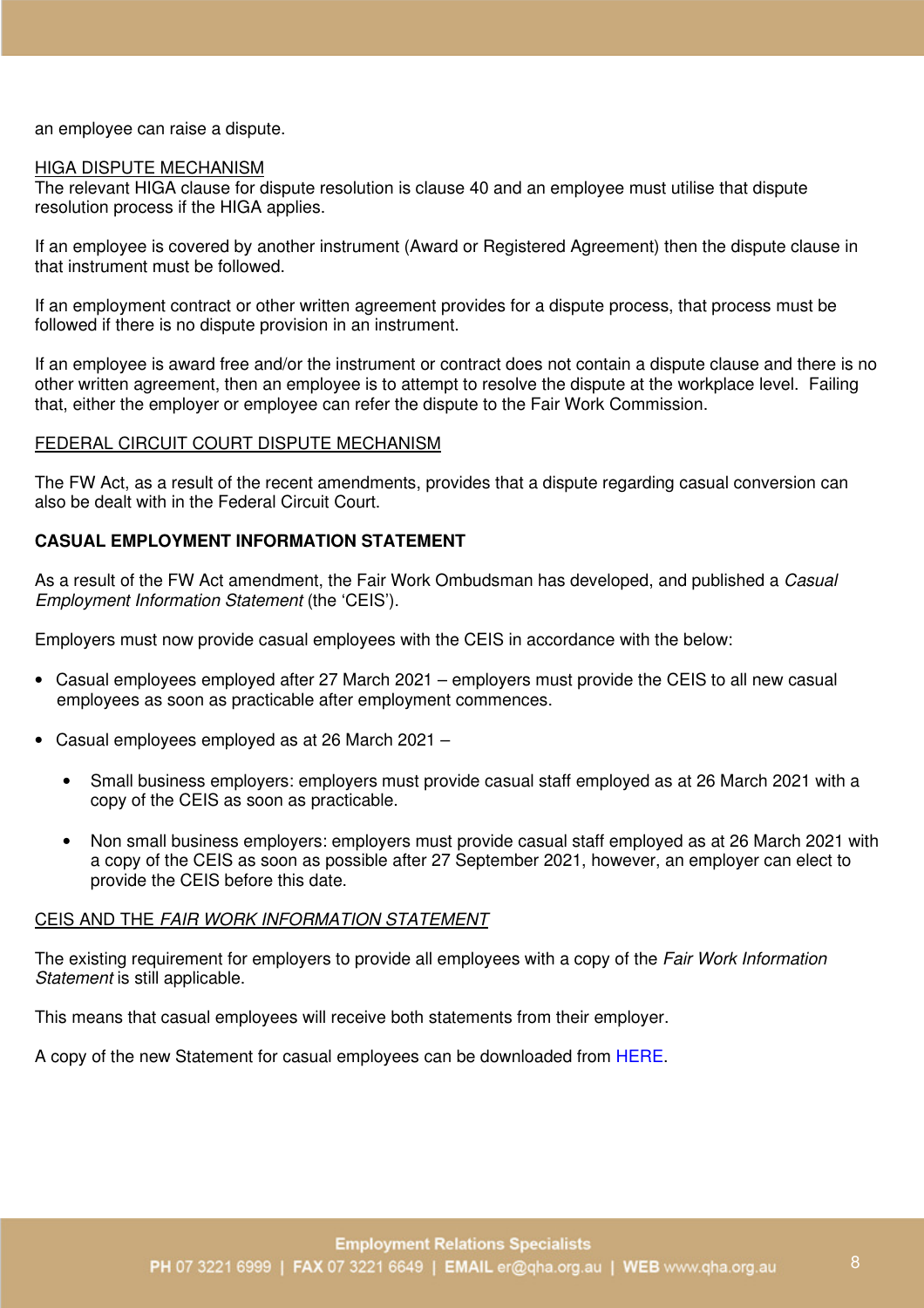# **QHA RESOURCES**

# **EMPLOYER CHECKLIST**

The casual conversion employer checklist at Attachment A has been developed to assist QHA members to determine, on an individual level, and having regard to the particular circumstances of a casual employee, whether they have an obligation to offer to convert an employee's casual employment to permanent employment.

## **TEMPLATE DOCUMENTS**

The following templates have been included in this Fact Sheet for QHA member use. They are:

- Attachment B: Employer offer to convert from casual employment template
- Attachment C: Employer unable to offer to convert / employee not eligible template
- Attachment D: Employer refusal of employee's request to convert from casual to permanent template
- Attachment E: Employer granting employee's request to convert template
- Attachment F: Discussion regarding Casual Conversion File Note Template

#### **Further Assistance**

Financial QHA members are encouraged to contact the QHA's Employment Relations Department (refer the contact details at the bottom of this page) for a confidential discussion about the information in this Fact Sheet, or to discuss any queries relating to specific workplace matters.

The information contained in this document is intended for general information only. Whilst due care has been taken in preparing this document, no responsibility is accepted by the author for the accuracy of the information therein contained.

All liability is expressly disclaimed for any damage which may arise from any person acting on any statement or information contained herein.

> © Queensland Hotels Association May 2021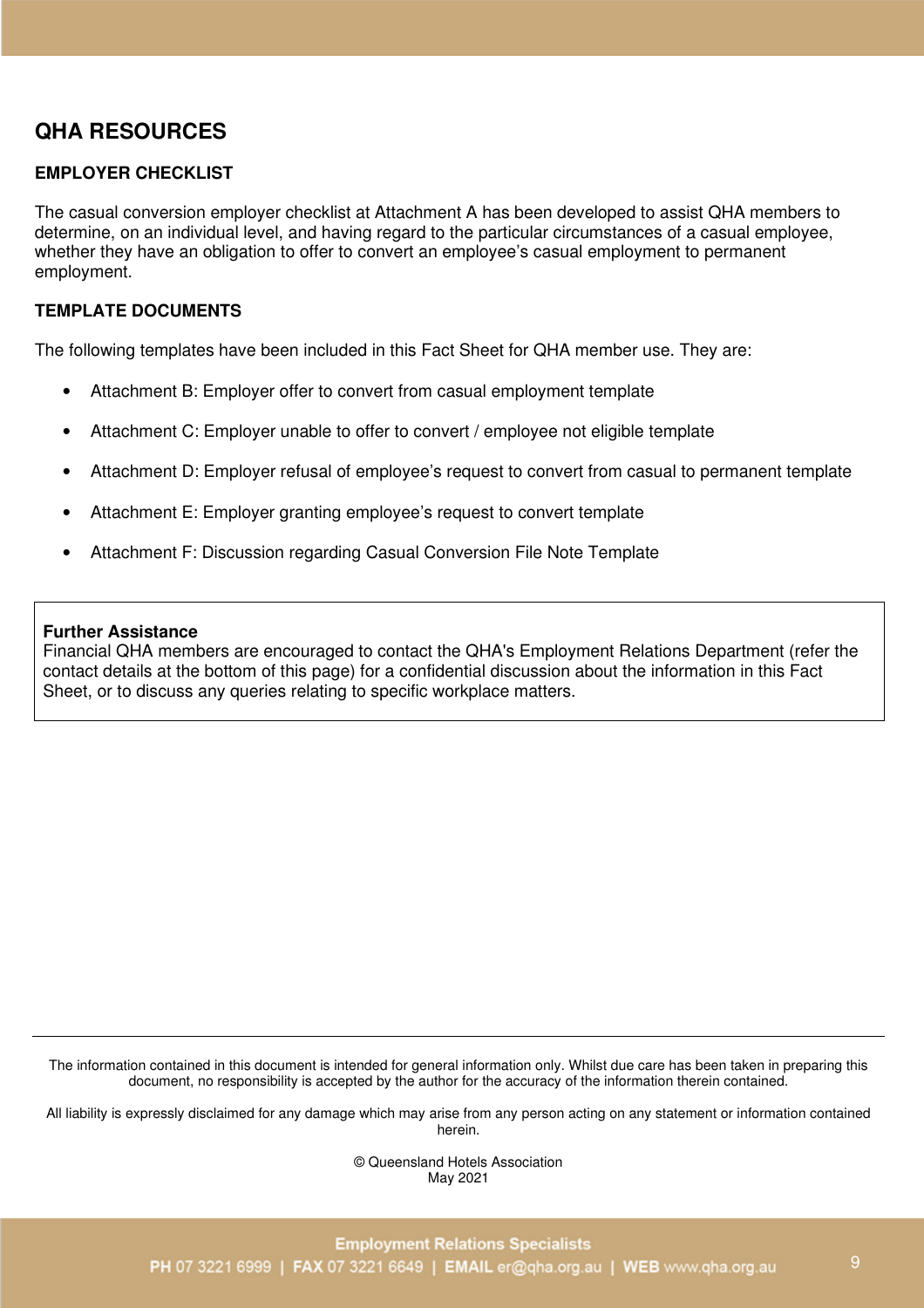# **ATTACHMENT A**

## **CASUAL CONVERSION EMPLOYER CHECKLIST**

#### **NOTES:**

- An employer's offer of casual conversion to a casual employee is a one-off requirement at the employee's first 12-month anniversary date.
- For casuals employed as at 27 March 2021 by a non-small business employer, that employer has until 27 September 2021 to provide one of the following to the employee:
	- A written offer of conversion to permanent employment;
	- Written notification that the employee is not eligible to convert;
	- Written notification that the employer will not be offering conversion to permanent employment on reasonable grounds; or
	- Written notification (within 21 days of making the conversion assessment) that the employee is not eligible because of the employee's length of service.

| <b>CHECKLIST ITEM / ACTION FOR</b><br><b>EMPLOYER OFFER TO CONVERT</b>                                                                                                                                                                                                                                                                                                                                                                                                                                     | <b>TICK AS</b><br><b>APPLICABLE</b> |
|------------------------------------------------------------------------------------------------------------------------------------------------------------------------------------------------------------------------------------------------------------------------------------------------------------------------------------------------------------------------------------------------------------------------------------------------------------------------------------------------------------|-------------------------------------|
| <b>Casual Employment Information Statement</b><br>Employers with less than 15 employees: provide casuals employed before<br>27 March 2021 with a copy of the Casual Employment Information<br>Statement as soon as possible.<br>Employers with more than 15 employees: provide casual staff employed<br>$\bullet$<br>before 27 March 2021 with a copy of the Casual Employment Information<br>Statement as soon as possible after 27 September 2021. Employers can<br>provide it before 27 September 2021. |                                     |
| Is the employer a small business?<br>(refer to QHA's Casual Conversion Fact sheet)<br>If yes, the requirement to offer conversion in the NES does not apply.<br>If no, the requirement to offer conversion in the NES does apply and this is<br>subject to transitional arrangements for existing employees                                                                                                                                                                                                | <b>Y / N</b>                        |
| Was the casual employee employed as at 27 March 2021?<br>If yes, transitional arrangements apply. By 27 September 2021, the employer<br>must complete an assessment of the casual employee – purposes of a casual<br>conversion offer.<br>If no, and the employee was employed after 27 March 2021, the employer does<br>not have to assess whether an offer to convert has to be made until that<br>employee reaches 12 months of employment.                                                             | <b>Y / N</b>                        |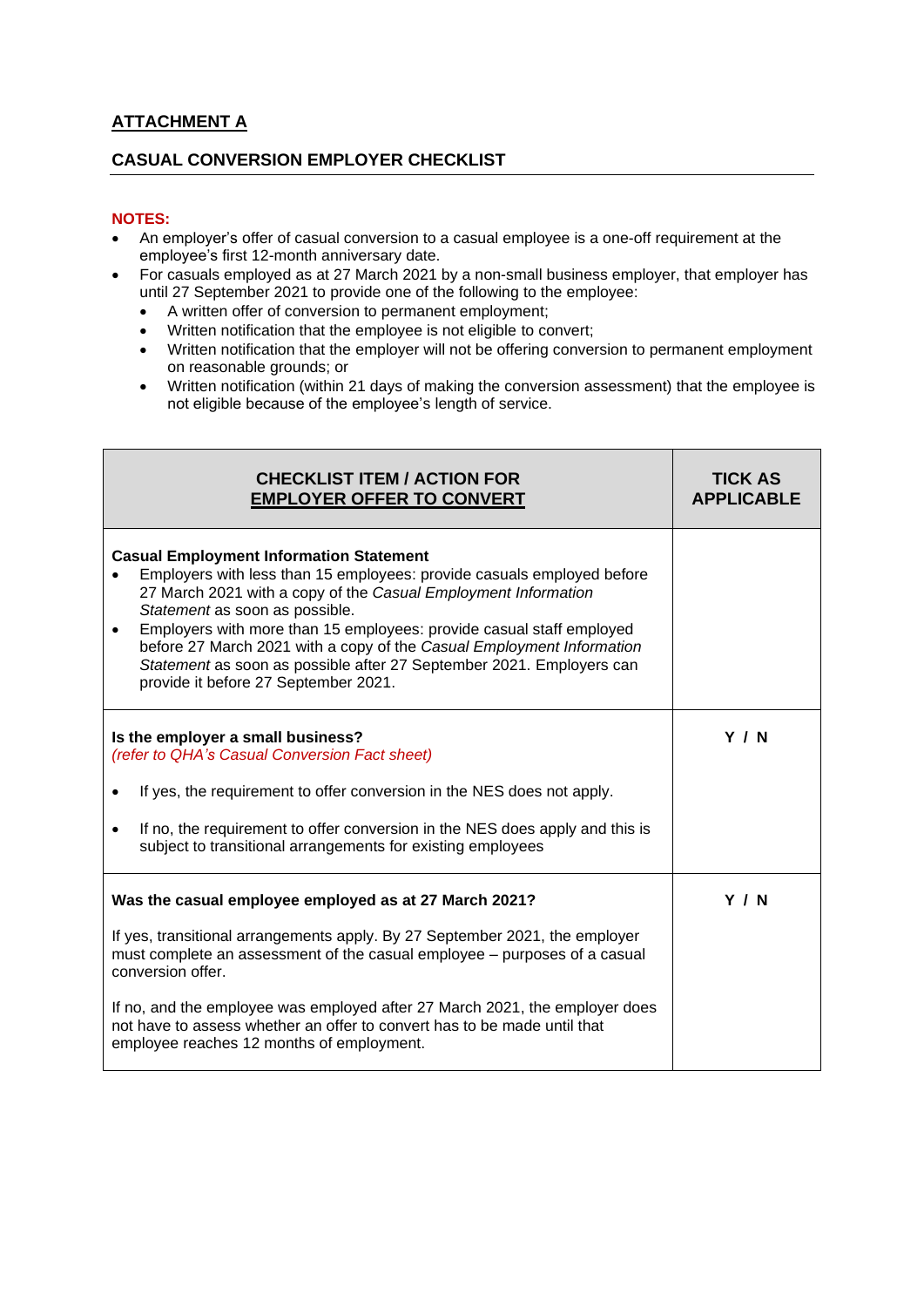| CASUAL CONVERSION ASSESSMENT - by 27 September 2021 - casual<br>employees employed as at 27 March 2021                                                                                                                                                                                                                                                                                                                                                                                                                                                                                                                                                                                                                                                                                                                                    |                                                                     |
|-------------------------------------------------------------------------------------------------------------------------------------------------------------------------------------------------------------------------------------------------------------------------------------------------------------------------------------------------------------------------------------------------------------------------------------------------------------------------------------------------------------------------------------------------------------------------------------------------------------------------------------------------------------------------------------------------------------------------------------------------------------------------------------------------------------------------------------------|---------------------------------------------------------------------|
| Part A<br>Has the employee been employed for at least 12 months?<br>Has the employee worked a regular pattern of hours of work on an ongoing<br>$\bullet$<br>basis for at least the last 6 months?<br>Could the employee's regular pattern of hours continue without the business<br>$\bullet$<br>making significant changes?                                                                                                                                                                                                                                                                                                                                                                                                                                                                                                             | <b>Y / N</b><br><b>Y / N</b><br><b>Y / N</b>                        |
| Part B<br>Are there reasonable grounds to not offer conversion, such as, in the next 12<br>months:<br>The position won't exist?<br>Hours of work will significantly reduce?<br>Days or times of work will significantly change, and that can't be<br>$\overline{\phantom{a}}$<br>accommodated within the employee's available days or times for work?<br>The offer would not comply with a recruitment or selection process required<br>$\overline{\phantom{0}}$<br>by or under a Commonwealth, State or Territory law?<br>The business would have to make a significant adjustment to the<br>employee's work hours for them to be employed full-time or part-time?<br>If an employee is eligible under Part A, and there are no reasonable grounds as<br>per Part B for not making an offer, an offer to convert to permanent employment | Y/N<br><b>Y / N</b><br><b>Y / N</b><br><b>Y / N</b><br><b>Y / N</b> |
| must be made.<br>Employer is offering conversion - casual employee employed at 27 March<br>2021, and has 12 months service at or before 27 September 2021<br>If the employee is eligible and reasonable grounds to not offer conversion do not<br>exist, by 27 September 2021:<br>Discuss with employee and complete: Discussion regarding Casual<br>٠<br><b>Conversion File Note Template</b><br>Issue Letter using Employer offer to convert from casual employment<br>template<br>If accepted by the casual employee, issue a new permanent employment<br>contract.                                                                                                                                                                                                                                                                    |                                                                     |
| Employer not offering conversion - casual employee employed at 27<br>March 2021, and has 12 months service at or before 27 September 2021<br>If the employee is not eligible, or reasonable grounds to not offer conversion<br>exist:<br>Discuss with employee and complete: Discussion regarding Casual<br>٠<br><b>Conversion File Note Template</b><br>Issue Letter using Employer unable to offer to convert / employee not<br>$\bullet$<br>eligible template<br>No further action required.                                                                                                                                                                                                                                                                                                                                           |                                                                     |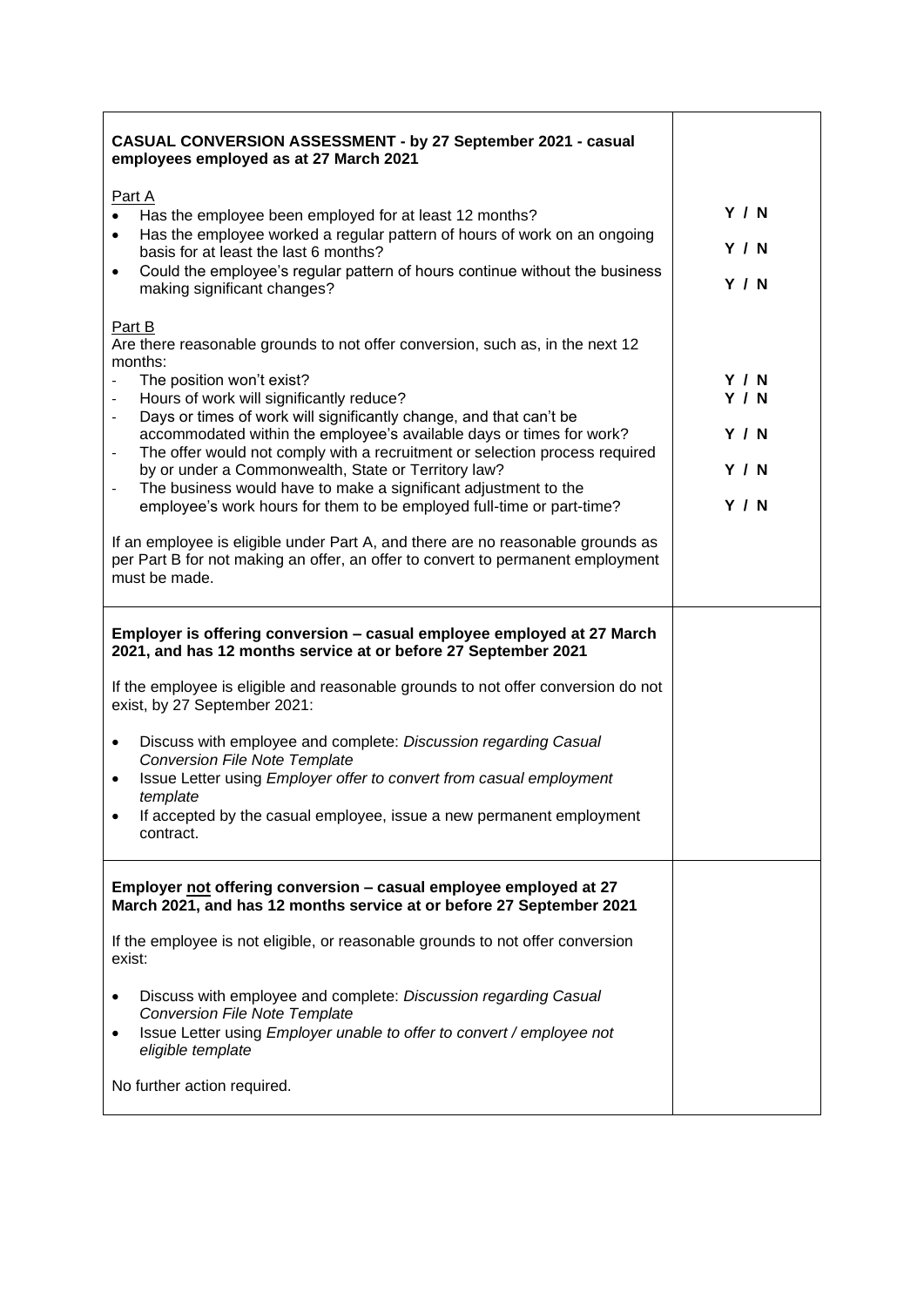| Employer not offering conversion - casual employee employed at 27<br>March 2021, but does not have 12 months service at or before 27<br>September 2021                                                                                                                                                                                                                                                                                                                                                                                                                                                                                                                                                                                                                                                                                                                                                                                                                                                                                                                                                                                                                   |                                                                             |
|--------------------------------------------------------------------------------------------------------------------------------------------------------------------------------------------------------------------------------------------------------------------------------------------------------------------------------------------------------------------------------------------------------------------------------------------------------------------------------------------------------------------------------------------------------------------------------------------------------------------------------------------------------------------------------------------------------------------------------------------------------------------------------------------------------------------------------------------------------------------------------------------------------------------------------------------------------------------------------------------------------------------------------------------------------------------------------------------------------------------------------------------------------------------------|-----------------------------------------------------------------------------|
| Issue Letter using Employer unable to offer to convert / employee not<br>$\bullet$<br>eligible template                                                                                                                                                                                                                                                                                                                                                                                                                                                                                                                                                                                                                                                                                                                                                                                                                                                                                                                                                                                                                                                                  |                                                                             |
| Within 21 days of 12-month anniversary, complete further assessment to<br>determine if an offer to convert is to be made.                                                                                                                                                                                                                                                                                                                                                                                                                                                                                                                                                                                                                                                                                                                                                                                                                                                                                                                                                                                                                                                |                                                                             |
| <b>CASUAL CONVERSION ASSESSMENT - after 27 September 2021:</b><br>casual employees employed after 27 March 2021 and<br>casual employees employed before 27 March 2021 that later reach<br>their 12-month anniversary (after 27/9/21)                                                                                                                                                                                                                                                                                                                                                                                                                                                                                                                                                                                                                                                                                                                                                                                                                                                                                                                                     |                                                                             |
| Within 21 days of 12-month anniversary, complete further assessment to<br>determine if an offer to convert is to be made.                                                                                                                                                                                                                                                                                                                                                                                                                                                                                                                                                                                                                                                                                                                                                                                                                                                                                                                                                                                                                                                |                                                                             |
| Part A<br>Has the employee been employed for at least 12 months?<br>Has the employee worked a regular pattern of hours of work on an ongoing<br>$\bullet$<br>basis for at least the last 6 months?<br>Could the employee's regular pattern of hours continue without the business<br>$\bullet$<br>making significant changes?<br>Part B<br>Are there Reasonable business grounds to not offer conversion, such as, in the<br>next 12 months:<br>The position won't exist?<br>Hours of work will significantly reduce?<br>Days or times of work will significantly change, and that can't be<br>accommodated within the employee's available days or times for work?<br>The offer would not comply with a recruitment or selection process required<br>$\overline{\phantom{a}}$<br>by or under a Commonwealth, State or Territory law?<br>The business would have to make a significant adjustment to the<br>employee's work hours for them to be employed full-time or part-time?<br>If an employee is eligible under Part A, and there are no reasonable grounds as<br>per Part B for not making an offer, an offer to convert to permanent employment<br>must be made. | Y / N<br>Y / N<br>Y / N<br>Y / N<br><b>Y / N</b><br>Y / N<br>Y / N<br>Y / N |
| <b>Employer offering conversion:</b>                                                                                                                                                                                                                                                                                                                                                                                                                                                                                                                                                                                                                                                                                                                                                                                                                                                                                                                                                                                                                                                                                                                                     |                                                                             |
| If the employee is eligible and reasonable grounds to not offer conversion do not<br>exist, within 21 days of 12-month anniversary:                                                                                                                                                                                                                                                                                                                                                                                                                                                                                                                                                                                                                                                                                                                                                                                                                                                                                                                                                                                                                                      |                                                                             |
| Discuss with employee and complete: Discussion regarding Casual<br><b>Conversion File Note Template</b><br>Issue Letter using Employer offer to convert from casual employment<br>٠<br>template; and<br>If accepted then issue a new permanent employment contract.                                                                                                                                                                                                                                                                                                                                                                                                                                                                                                                                                                                                                                                                                                                                                                                                                                                                                                      |                                                                             |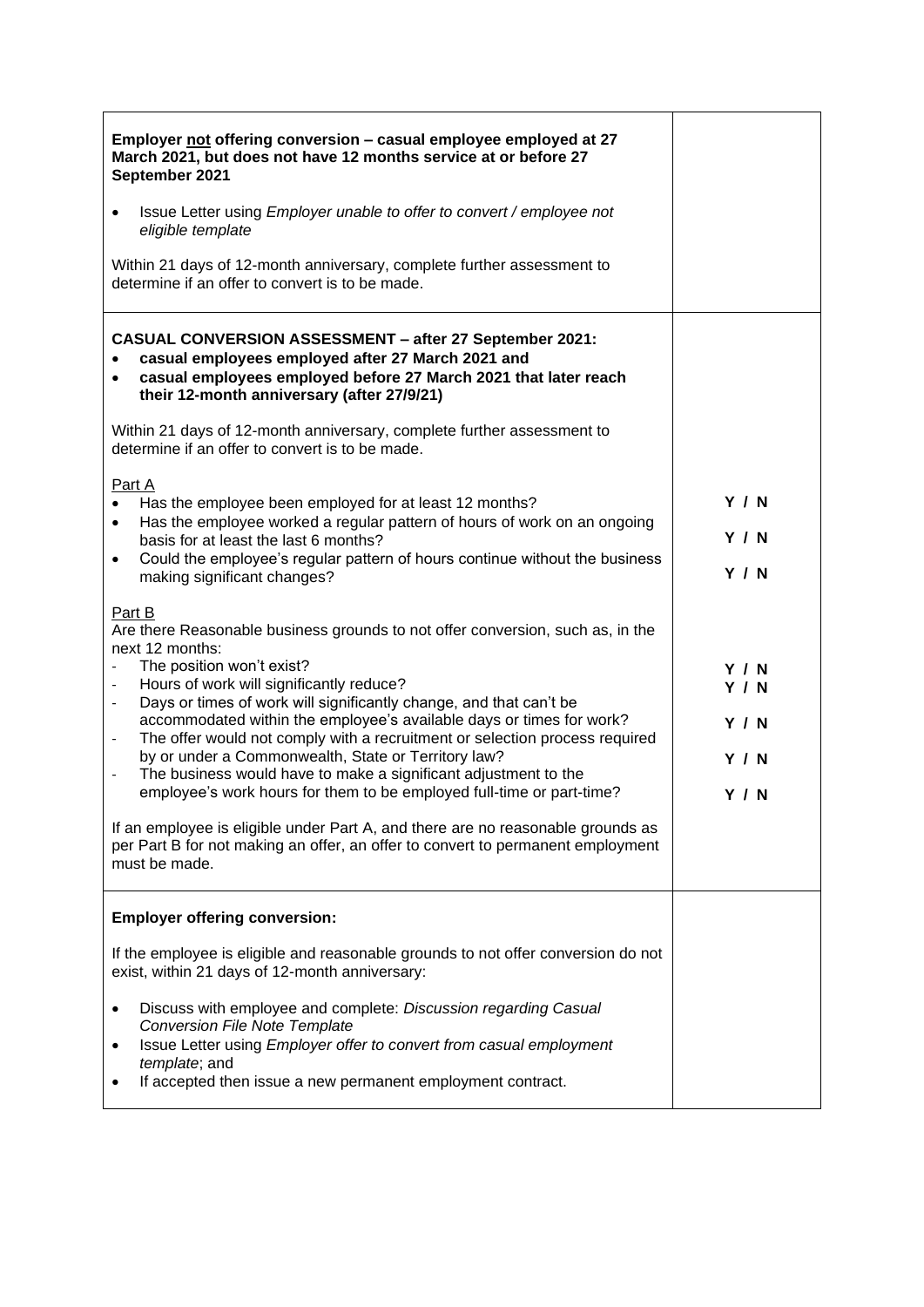| <b>Employer not offering conversion:</b>                                                                                                                                                                        |  |
|-----------------------------------------------------------------------------------------------------------------------------------------------------------------------------------------------------------------|--|
| If the employee is not eligible or reasonable grounds to not offer conversion<br>exist, within 21 days of 12-month anniversary:                                                                                 |  |
| Discuss with employee and complete: Discussion regarding Casual<br>٠<br><b>Conversion File Note Template</b><br>Issue Letter using Employer unable to offer to convert / employee not<br>٠<br>eligible template |  |
| No further action required.                                                                                                                                                                                     |  |

| <b>CHECKLIST ITEM / ACTION FOR</b><br><b>EMPLOYEE REQUEST TO CONVERT</b>                                                                                                                                                                                                                                                                                                                                                                                                                                                                                                  | <b>TICK AS</b><br><b>APPLICABLE</b> |
|---------------------------------------------------------------------------------------------------------------------------------------------------------------------------------------------------------------------------------------------------------------------------------------------------------------------------------------------------------------------------------------------------------------------------------------------------------------------------------------------------------------------------------------------------------------------------|-------------------------------------|
| Employee right to request conversion per the NES                                                                                                                                                                                                                                                                                                                                                                                                                                                                                                                          |                                     |
| Is the employer a small business employer?                                                                                                                                                                                                                                                                                                                                                                                                                                                                                                                                | <b>Y / N</b>                        |
| If yes, an employee of a small business employer can make a request in<br>accordance with the NES before 27 September 2021 (as well as at any time<br>after this date).                                                                                                                                                                                                                                                                                                                                                                                                   |                                     |
| If no, employee cannot request to convert in accordance with the NES until after<br>27 September 2021.                                                                                                                                                                                                                                                                                                                                                                                                                                                                    |                                     |
| Employee request to convert before 27 September 2021 - non small<br>business employer<br>Discuss with employee and complete: Discussion regarding Casual<br>$\bullet$<br><b>Conversion File Note Template</b><br>Issue Letter using Employer refusal of employee's request to convert from<br>casual to permanent template.                                                                                                                                                                                                                                               |                                     |
| Employee request to convert - small business employer, or the request is<br>made after 27 September 2021                                                                                                                                                                                                                                                                                                                                                                                                                                                                  |                                     |
| Within 21 days of the casual employee's request, assess whether the employee<br>is eligible to make a request based on the following eligibility criteria:<br>beginning the day employment started, the employee has been employed<br>(a)<br>by the employer for a period of 12 months; and<br>(b) during at least the last 6 months of that period, the employee has worked a<br>regular pattern of hours on an ongoing basis; and<br>(c) without significant adjustment, the employee could continue to work as a<br>full-time employee or a part-time employee.<br>and |                                     |
| the employee has not refused an offer made to the employee to convert in<br>(i)<br>the previous 6 months;<br>(ii) the employer has not within the previous 6 months, not made an offer to<br>convert on reasonable grounds;<br>the employer has not within the previous 6 months responded to the<br>(iii)                                                                                                                                                                                                                                                                |                                     |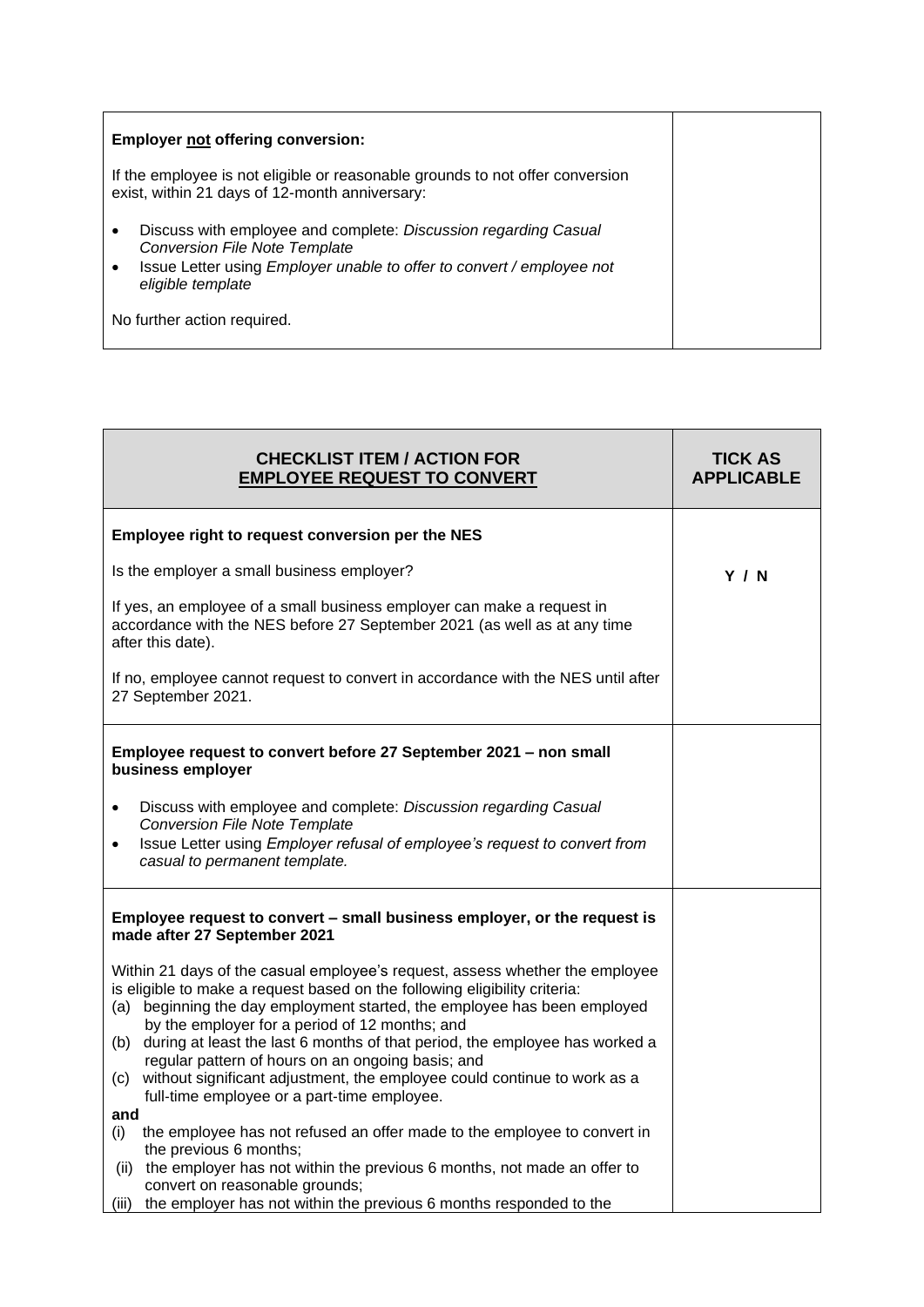| employee refusing a previous request; and<br>(iv) the request is not made during the 21 day period after the employee's 12<br>month anniversary.<br>Respond in writing to the employee granting or refusing the request on grounds<br>of eligibility or reasonable grounds.                                                                                                                                                            |  |
|----------------------------------------------------------------------------------------------------------------------------------------------------------------------------------------------------------------------------------------------------------------------------------------------------------------------------------------------------------------------------------------------------------------------------------------|--|
| <b>Employer refusal of request</b><br>If the employee is not eligible to request to convert, or reasonable grounds to<br>refuse request exist, within 21 days of the request:<br>Discuss with employee and complete: Discussion regarding Casual<br>$\bullet$<br><b>Conversion File Note Template</b><br>Issue Letter using Employer refusal of employee's request to convert from<br>casual to permanent template.                    |  |
| <b>Employer agreement to the request</b><br>If the employee is eligible, and reasonable grounds to refuse the request do not<br>exist, within 21 days of the request:<br>Discuss with employee and complete: Discussion regarding Casual<br>٠<br><b>Conversion File Note Template</b><br>Issue Letter using <i>Employer granting employee's request to convert</i><br>٠<br>template; and<br>Issue a new permanent employment contract. |  |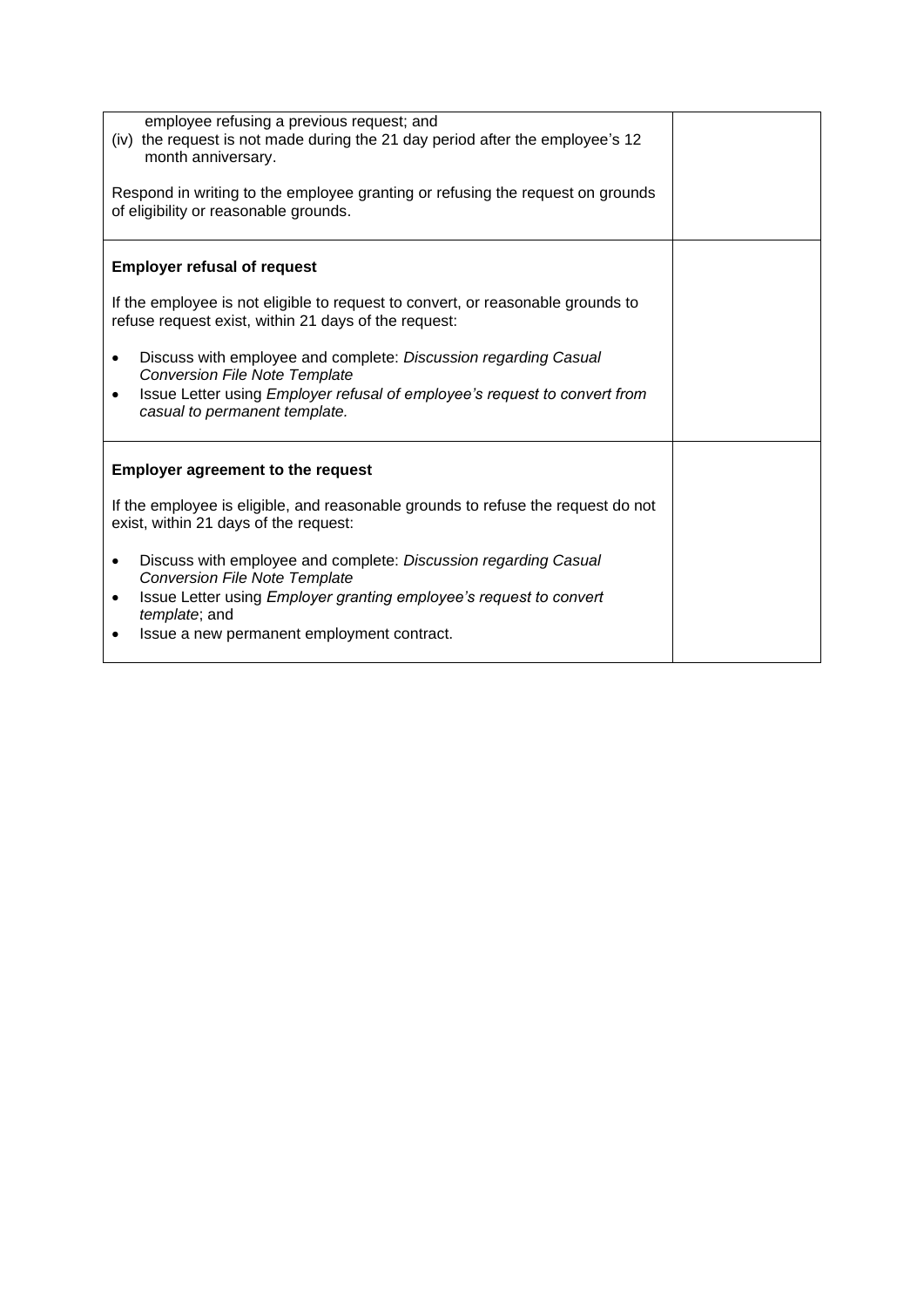#### **ATTACHMENT B**

#### **EMPLOYER OFFER TO CONVERT FROM CASUAL EMPLOYMENT TEMPLATE**

<insert date>

<insert name> <insert position>

Dear <insert name>,

#### **RE: Employer offer of casual conversion**

As a result of changes to workplace laws from 27 March 2021, employers are required to assess a casual employee's eligibility for conversion from casual to permanent employment.

An assessment has been completed having regard to your current employment arrangement. You have been employed for more than twelve months, and in the last six months you have worked a regular pattern of hours. As a result <insert name of employing entity> is able to offer you conversion from your current casual employment to permanent employment.

Should you choose to accept our offer to convert to permanent employment, your terms and conditions of employment will be amended as follows:

| Position Title:                                                   | <lnsert></lnsert>                                                                                                                                                                                                                                 |
|-------------------------------------------------------------------|---------------------------------------------------------------------------------------------------------------------------------------------------------------------------------------------------------------------------------------------------|
| Position Award Classification:                                    | <lnsert></lnsert>                                                                                                                                                                                                                                 |
| Base rate of pay:                                                 | <lnsert></lnsert>                                                                                                                                                                                                                                 |
| Employment type that you will be<br>converting to:                | <lnsert (38)<br="" conversion="" full-time="" is="" the="" to="" whether="">hours) or part-time (less than 38 hours)&gt;</lnsert>                                                                                                                 |
| Hours of work after conversion:                                   | <lnsert arrangement="" averaging="" for="" hours="" how="" the="" will<br="">be worked, and, if part-time employment, the<br/>guaranteed hours per week/roster cycle for PT<br/>employee's&gt;</lnsert>                                           |
| Date that conversion to permanent<br>employment will take effect: | <lnsert conversion="" date.="" effect="" first<br="" must="" on="" take="" the="">day of the next full pay period after the employee has<br/>accepted the offer of conversion, unless employer and<br/>employee agree to another day&gt;</lnsert> |

Please note that should you choose to accept the offer of conversion you will no longer be entitled to be paid the casual loading of 25%. This is because you will no longer be a casual employee.

The base rate of pay stated in the table above reflects the base rate of pay i.e. minus the 25% casual loading. As a permanent employee, you would accrue paid annual leave and personal leave entitlements which are outlined within the National Employment Standards in the *Fair Work Act 2009*.

Please review this offer to convert to permanent employment, and respond within 21 days of receipt of this letter.

Should you accept our offer to convert, a new employment contract will be provided to you. This employment contract will confirm the revised employment relationship.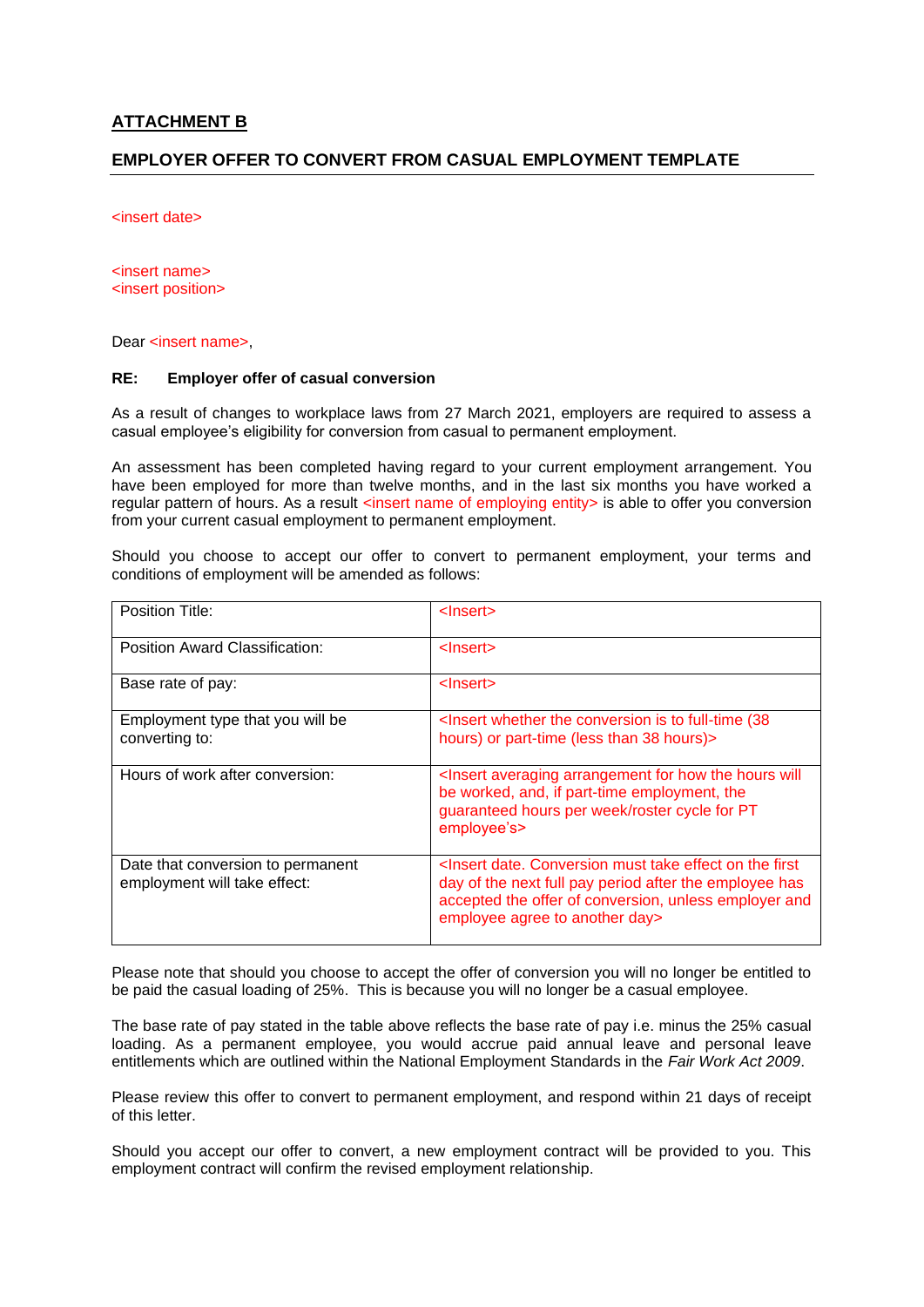In the event that you do not respond within 21 days, it will be taken that this offer to convert has been declined.

We look forward to receiving your response.

Regards,

<Insert Name> <Insert Position Title>

I \_\_\_\_\_\_\_\_\_\_\_\_\_\_\_\_\_\_\_\_\_\_\_\_\_\_\_\_\_\_\_\_\_, acknowledge the above offer of casual

conversion and confirm the following:

| <b>Response Options</b>                                                                                                                         | <b>Please tick</b> |
|-------------------------------------------------------------------------------------------------------------------------------------------------|--------------------|
| accept the offer of casual conversion as outlined in this letter. Please prepare a<br>revised contract of employment to confirm the conversion. |                    |
| do not accept the offer, and wish to remain employed as a casual employee.                                                                      |                    |

Employee Signature\_\_\_\_\_\_\_\_\_\_\_\_\_\_\_\_\_\_\_\_\_\_\_\_\_\_\_\_\_\_\_\_\_\_

Date: \_\_\_\_\_\_\_\_\_\_\_\_\_\_\_\_\_\_\_\_\_\_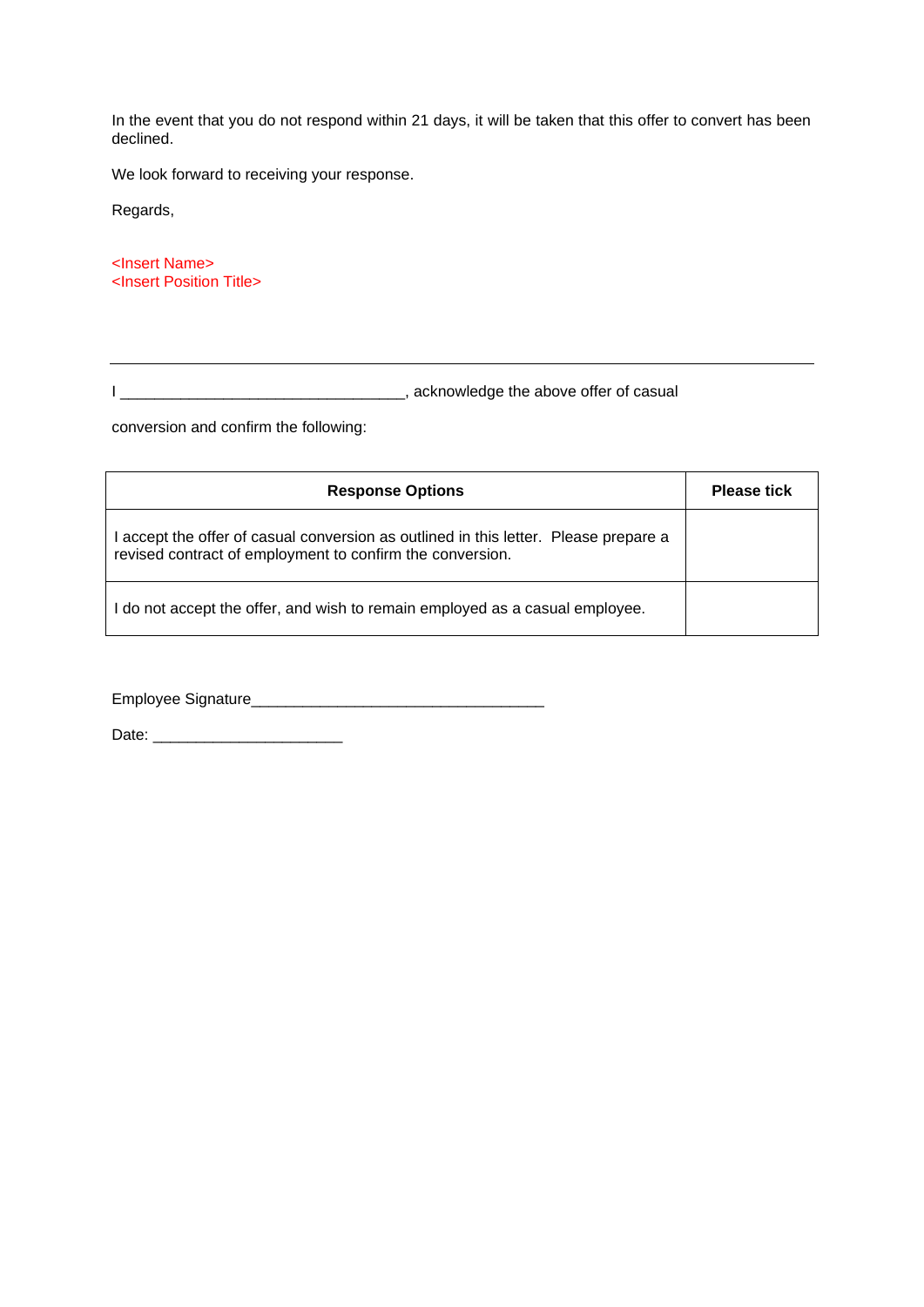## **ATTACHMENT C**

#### **EMPLOYER UNABLE TO OFFER TO COVERT / EMPLOYEE NOT ELIGIBLE TEMPLATE**

<insert date>

<insert name> <insert position>

Dear <insert name>,

#### **RE: Employer unable to offer conversion from casual to permanent employment**

As a result of changes to workplace laws from 27 March 2021, employers are required to assess a casual employee's eligibility for conversion from casual to permanent employment.

An assessment has been completed having regard to your current employment arrangements. This letter is to advise you that <insert name of employing entity> is unable to offer you conversion to permanent employment for the below reason/s:

USE THIS IF THE EMPLOYEE IS NOT ELIGIBLE:

<Delete the options that do not apply>

- You are not eligible as you haven't been employed for 12 months.
- You are not eligible as you have not worked a regular pattern of hours on an ongoing basis for at least the last 6 months.
- You are not eligible as you have not worked a regular pattern of hours which could continue without the business making significant changes.

#### **OR**

#### USE THIS IF THE EMPLOYEE IS ELIGIBLE, BUT REASONS EXIST TO REFUSE:

There are reasonable business grounds for  $\prec$ insert name of employing entity > not to make an offer for the following reasons:

<Delete the options that don't apply>

- the position won't exist in the next 12 months
- your hours of work will significantly reduce in the next 12 months
- in the next 12 months days or times of work will significantly change, and that can't be accommodated within your available days or times for work
- the offer would not comply with a recruitment or selection process required by or under a Commonwealth, State or Territory law
- the business would have to make a significant adjustment to your work hours for you to be employed full-time or part-time.

<Expand on the reasonable grounds selected and reasons why, for example, if hours of work will reduce, why, such as seasonal reasons.>

Please note your terms and conditions of employment will remain as a casual employee.

Regards,

<Insert Name> <Insert Position Title>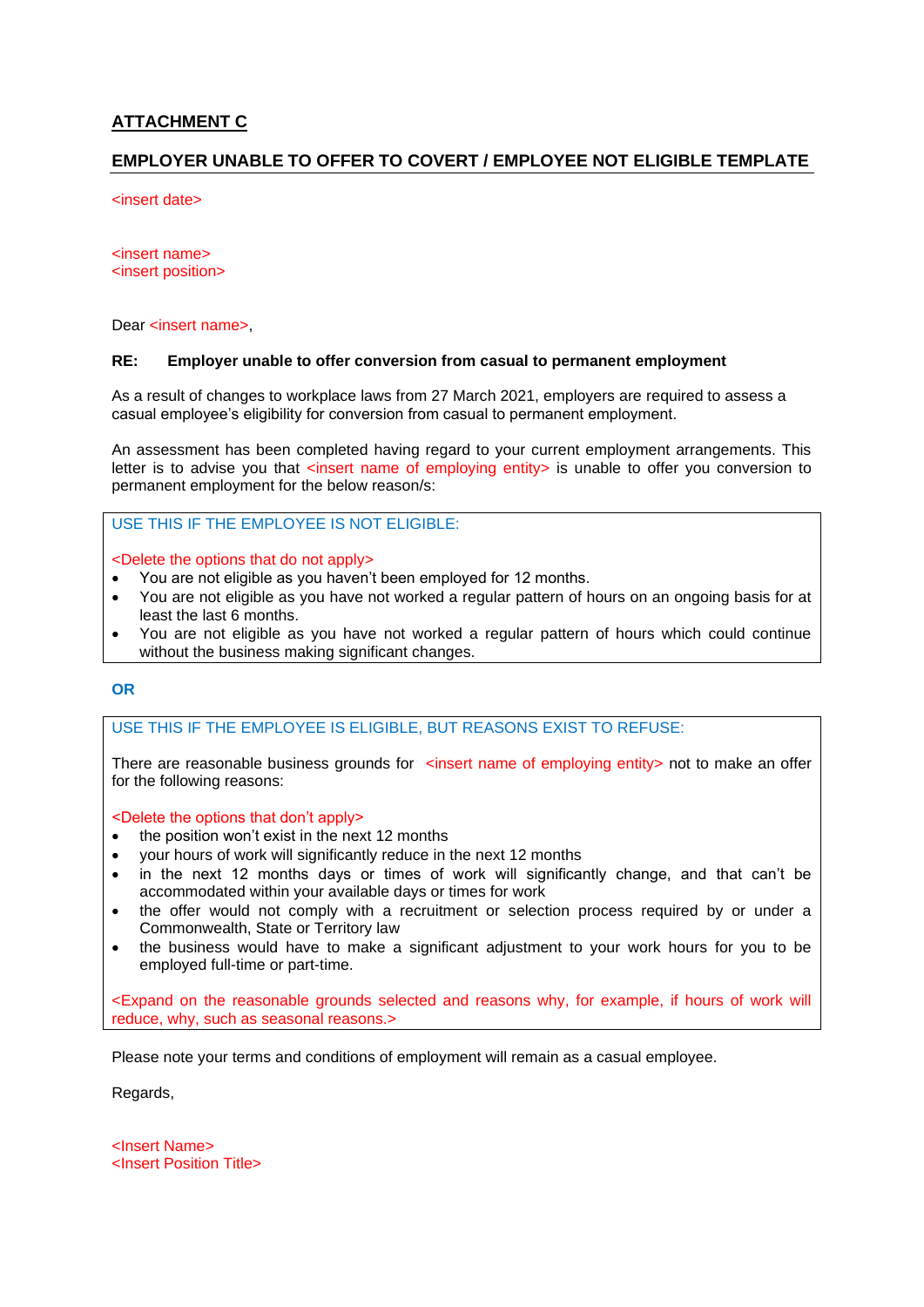#### **ATTACHMENT D**

#### **EMPLOYER REFUSAL OF EMPLOYEE'S REQUEST TO CONVERT TEMPLATE**

<insert date>

<insert name> <insert position>

Dear <insert name>,

#### **RE: Employer refusal of request to convert from casual to permanent employment**

I confirm that on <insert date of employee's request> you requested conversion from casual to permanent employment in accordance with the National Employment Standards ('NES').

USE THIS IF THE EMPLOYEE IS NOT ELIGIBLE

Further to our consultation with you on <insert date of meeting with employee>, we have assessed your request however you are not eligible to make a request in accordance with the NES because:

<Delete the options that don't apply>

- you haven't been employed for 12 months.
- you have not worked a regular pattern of hours on an ongoing basis for at least the last 6 months.
- you have not worked a regular pattern of hours which could continue without the business making significant changes.
- you have refused an offer to convert in the previous 6 months.
- in the previous 6 months, we assessed whether we could offer you casual conversion and have not made an offer to you convert to permanent because we had reasonable grounds not to.
- in the previous 6 months we responded to a previous request refusing conversion to permanent employment.
- <Delete if a small business employer as this is not applicable>
- your request has been made during the 21-day period after your 12 month anniversary.

#### **OR**

#### USE THIS IF THE EMPLOYEE IS ELIGIBLE, BUT REASONS EXIST TO REFUSE

Further to our consultation with you on <insert date of meeting with employee>, we have assessed your request based on your current employment arrangement, and confirm <insert name of employing entity> is refusing your request on reasonable business grounds for the following reasons:

<Delete the options that don't apply>

- the position won't exist in the next 12 months:
- your hours of work will significantly reduce in the next 12 months
- in the next 12 months days or times of work will significantly change, and that can't be accommodated within your available days or times for work
- offer would not comply with a recruitment or selection process required by or under a Commonwealth, State or Territory law
- the business would have to make a significant adjustment to your work hours for you to be employed full-time or part-time.

<Expand on the reasonable grounds selected and reasons why, for example, if hours of work will reduce, why, such as seasonal reasons.>

Please note your terms and conditions of employment will remain as a casual employee.

Regards, <Insert Name> <Insert Position Title>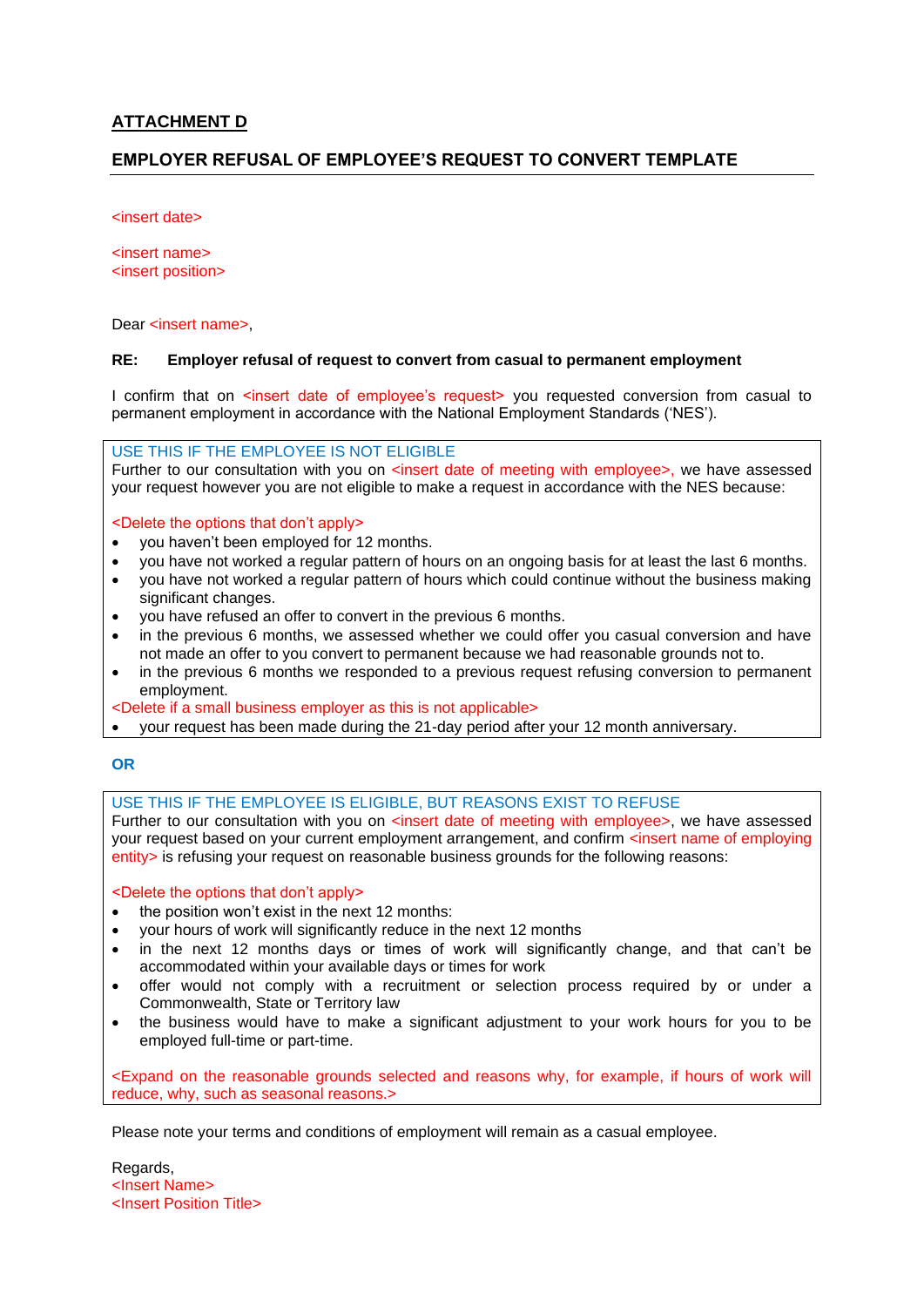#### **ATTACHMENT E**

#### **EMPLOYER GRANTING EMPLOYEE'S REQUEST TO CONVERT TEMPLATE**

<insert date>

<insert name> <insert position>

Dear <insert name>,

#### **RE: Employer granting of request to convert from casual to permanent employment**

I confirm that on <insert date of employee's request> you requested conversion from casual to permanent employment in accordance with the National Employment Standards ('NES').

Further to our consultation with you on <insert date of meeting with employee>, we have assessed your request and <insert name of employing entity> confirms it is able to grant your request.

As discussed with you your terms and conditions of employment after you convert to permanent employment will be as follows:

| Position Title:                                                   | <lnsert></lnsert>                                                                                                                                                                                                                                 |
|-------------------------------------------------------------------|---------------------------------------------------------------------------------------------------------------------------------------------------------------------------------------------------------------------------------------------------|
| Position Award Classification:                                    | $l$ nsert $>$                                                                                                                                                                                                                                     |
| Base rate of pay:                                                 | $l$ nsert $>$                                                                                                                                                                                                                                     |
| Employment type that you will be<br>converting to:                | <lnsert (38)<br="" conversion="" full-time="" is="" the="" to="" whether="">hours) or part-time (less than 38 hours)&gt;</lnsert>                                                                                                                 |
| Hours of work after conversion:                                   | <lnsert arrangement="" averaging="" for="" hours="" how="" the="" will<br="">be worked, and, if part-time employment, the<br/>guaranteed hours per week/roster cycle for PT<br/>employee's&gt;</lnsert>                                           |
| Date that conversion to permanent<br>employment will take effect: | <insert conversion="" date.="" effect="" first<br="" must="" on="" take="" the="">day of the next full pay period after the employee has<br/>accepted the offer of conversion, unless employer and<br/>employee agree to another day&gt;</insert> |

Please note that as a result of your request to convert, and your conversion to permanent employment you will no longer be entitled to be paid the casual loading of 25%. This is because you will no longer be a casual employee.

The base rate of pay stated in the table above reflects the base rate of pay i.e. minus the 25% casual loading. As a permanent employee, you would accrue paid annual leave and personal leave entitlements which are outlined within the National Employment Standards in the *Fair Work Act 2009*.

Please also find attached a new employment contract confirming your permanent employment. Please sign and return to <insert contact details>.

Regards,

<Insert Name> <Insert Position Title>